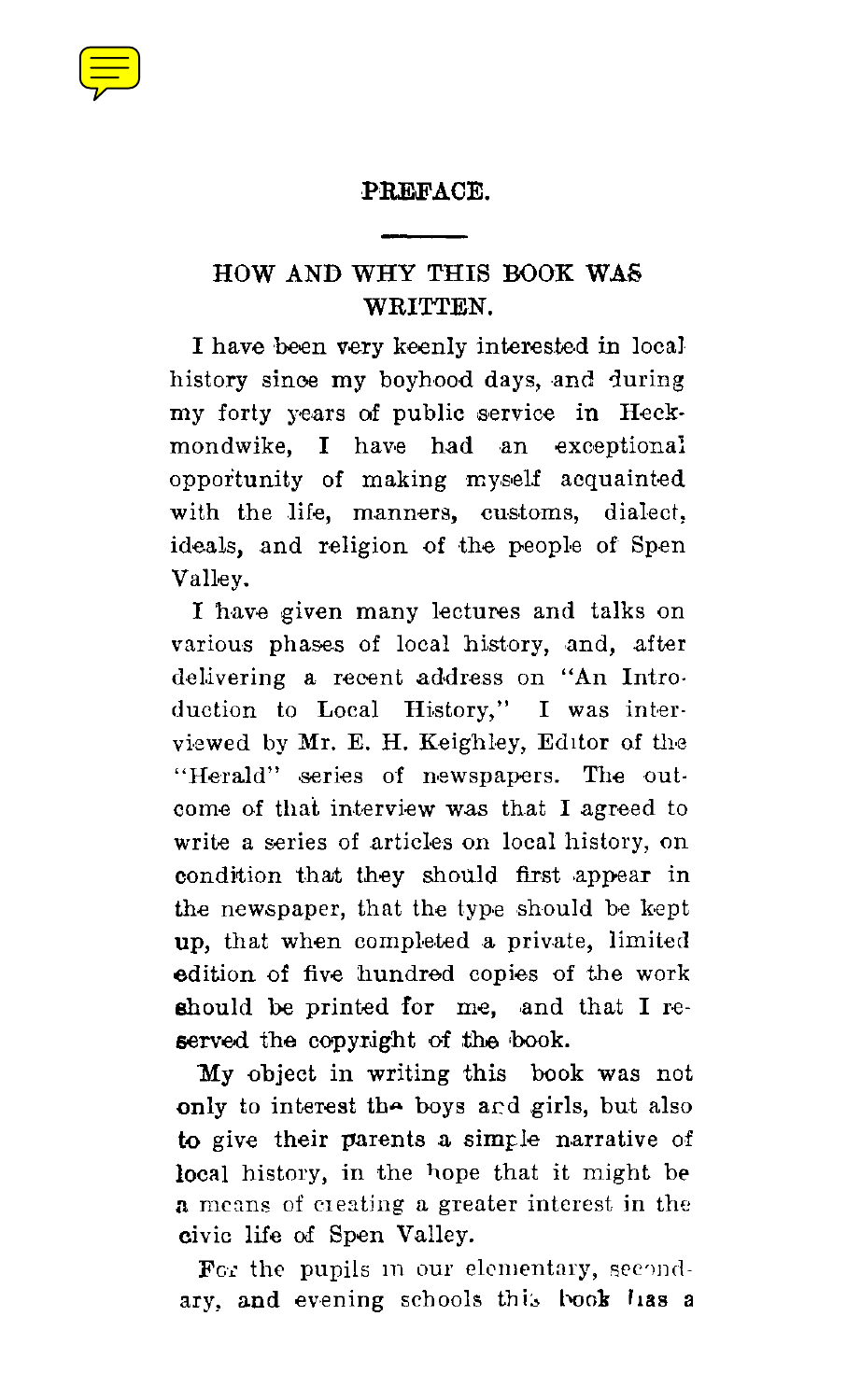threefold aim. First, to draw attention to the evolution of our language, literature, industries, laws, and family life. Second, to endeavour to furnish local illustrations of the most important movements connected with our national history. Third, to draw attention to the fact that we owe so much to the humble men and women who have ungrudgingly and fearlessly endeavoured to carry out an ideal, and who have tried to do a good work for the work's sake, and not merely for a reward, but have had a desire to leave the world some little better for their having lived in it.

> Yours sincerely, THOS. WM. THOMPSON.

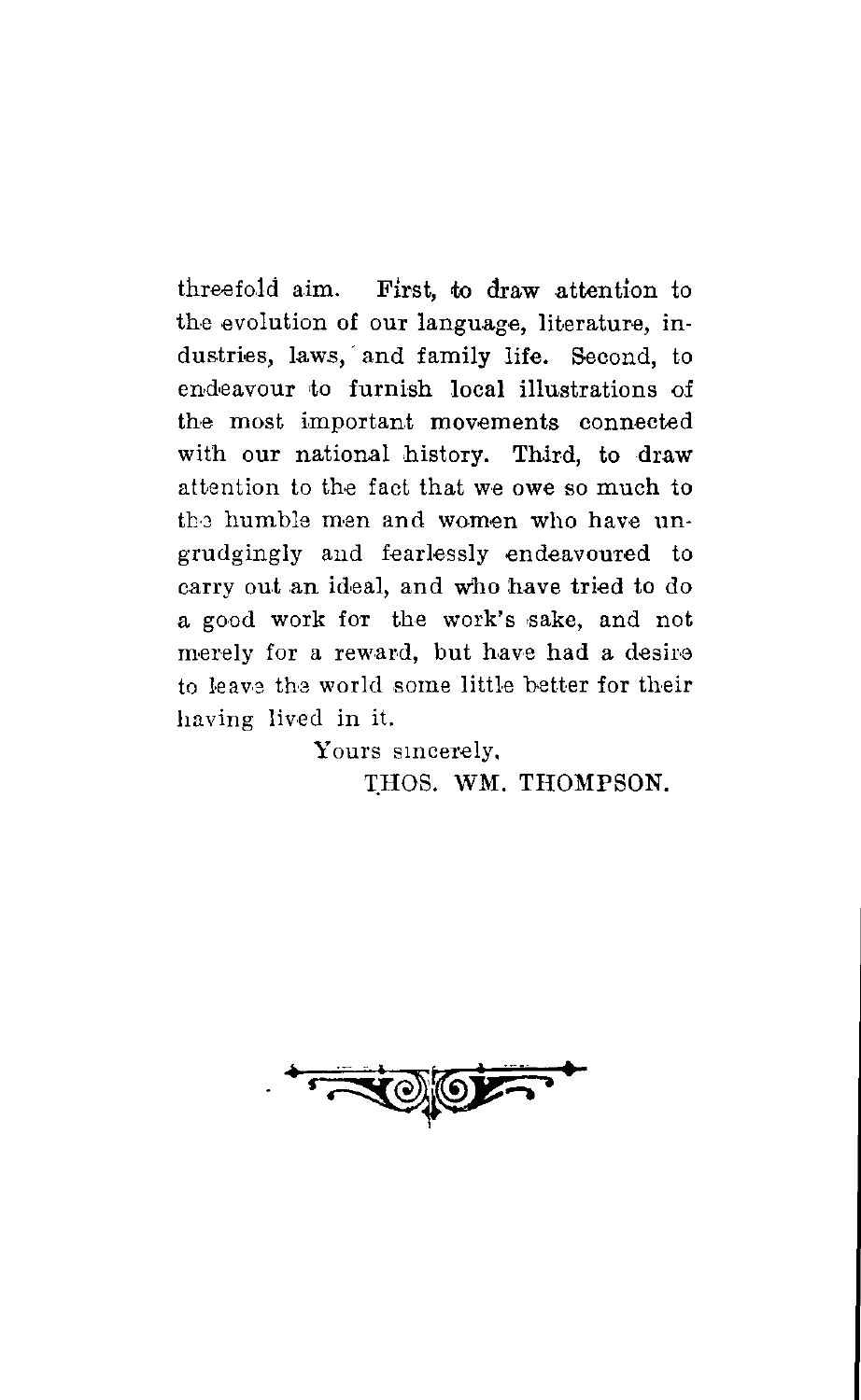# CHAPTER I.

# INTRODUCTION TO LOCAL HISTORY.

My first introduction to local history was through meeting and talking to two local stalwarts, who, in their day and generation, did a great amount of pioneer work in connection with nature study, archaeology, and local history. It is fifty years ago, and I was only a little boy, but I distinctly remember how I became impressed by the personality and enthusiasm of Dr. T. B. Oldfield and Mr. J. M. Barber, who were President and Secretary, respectively, of the Heckmondwike Naturalist Society, which is still a virile institution, with an unbroken record, and is now affiliated to the Spen Valley Literary and Scientific Society.

I must also mention the names of Dr. William Carr, of Gomersall, Mr. W. Venables Rhodes, of Cleckheaton, Mr. Thomas Mitcheson, of Liversedge, Mr. Frank Peel, Mr. Thomas Rouse, and Mr. John James Stead, all of Heckmondwike, to each of whom 1 owe something of my present local knowledge. Although these men are all dead. yet they have left us memories which inspire us to carry on, and take up the good work where they left off.

We are very fortunate in having preserved many of their literary contributions, which will be both helpful and invaluable to the historian of the future. For many years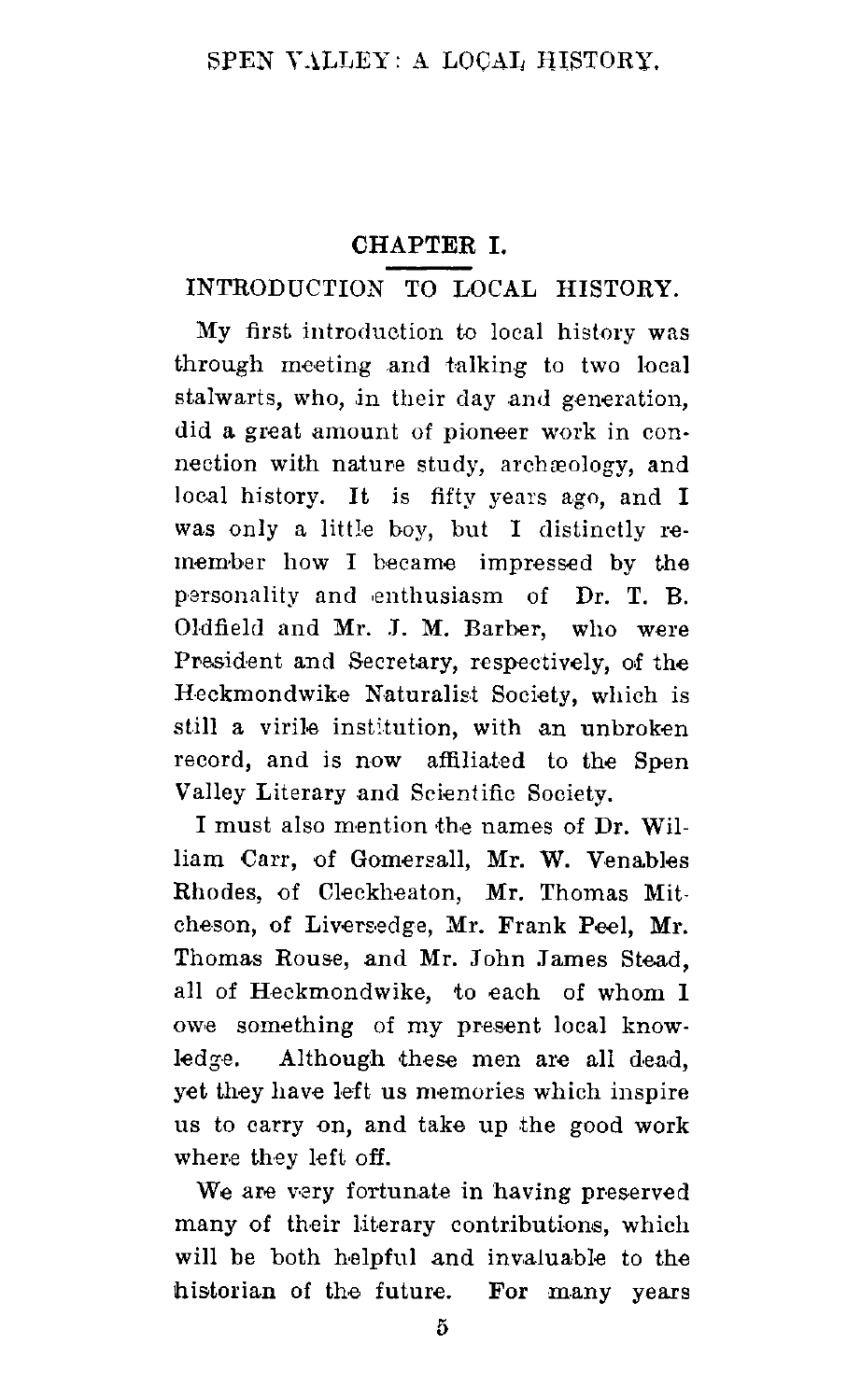## **SPEN VALLEY : A LOCAL HISTORY.**

we have felt thoroughly convinced that the old method of teaching history in elementary schools, by means of kings, queens, and battles, was not merely wasteful in time, but also harmful in effect, as it had a tendency to convey to the youthful mind the idea that monarchs and wars were the things that mattered most. The "Great War" has taught us a lesson—that all wars are harmful, and not only retard the "wheels of progress," but the victors turn out to be losers in the end. This being the case, we should all do our little bit to help forward the work of establishing a real "League of Nations."

I have had the pleasure of discussing these matters with members of the teaching profession, members of Education Committee's, and at least two of His Majesty's Inspectors of Schools.

It is very encouraging to note that in recent years a great amount of interest has been taken in industrial history, and also that the study of local history is now included in the syllabus of most of our elementary schools.

Feeling that there is such a great need for a text-book, dealing with the history of the Spen Valley, I shall endeavour to produce one, which will give us in simple narrative, a description of the lives and customs of our people, from the Brigantes, previous to the Roman invasion, linking up, step by step and stage by stage, the most important events and epochs connected with our Valley.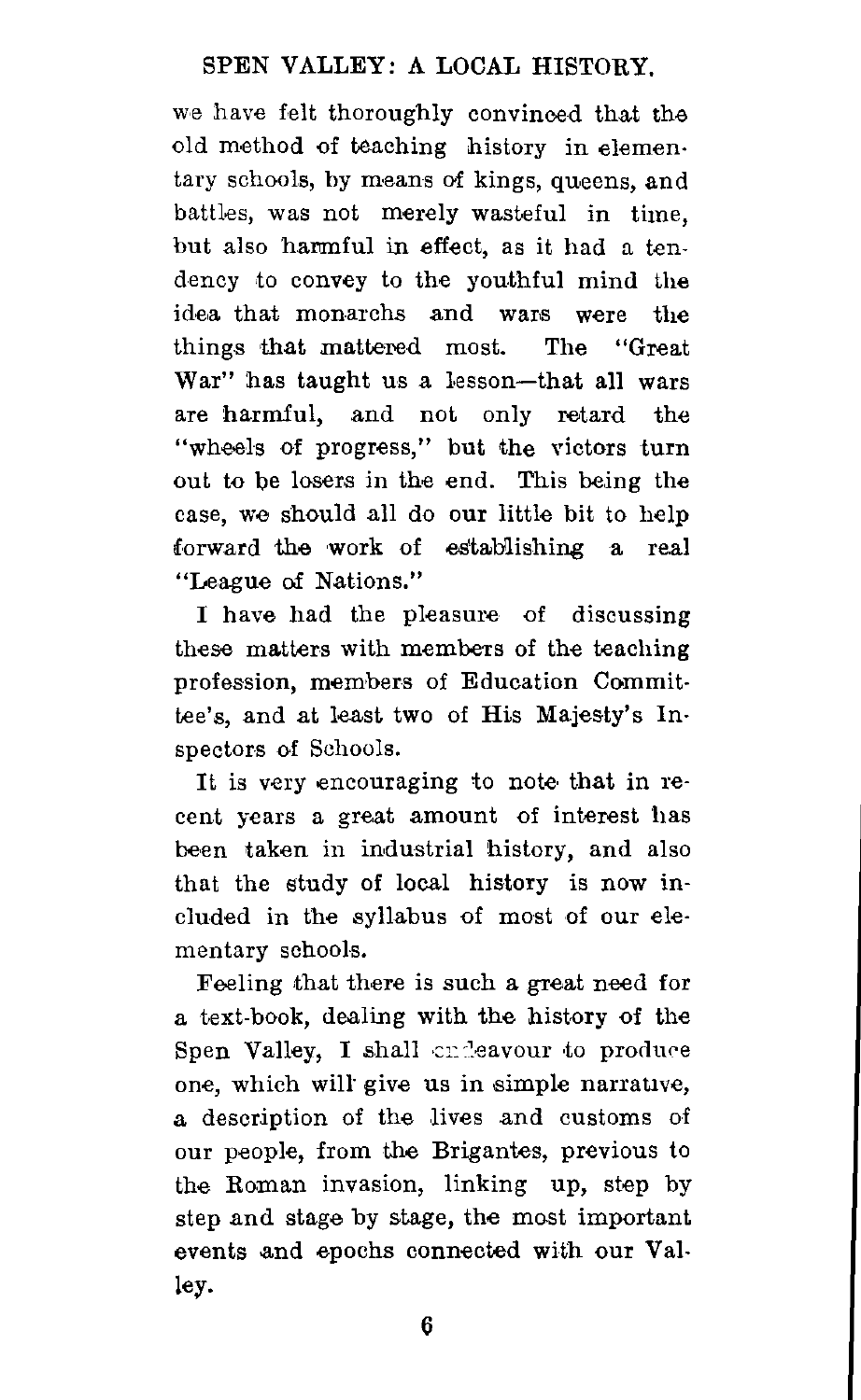## **SPEN VALLEY : A LOCAL HISTORY.**

Mr. Frank Peel's book "Spen Valley Past and Present, is a very interesting and helpful one, but it is thirty-two years since it was published, and is now quite out of print. There is a copy of the book in the "lending" section, and another one in the "Reference Department," of the Heckmondwike Public Library, but the enquiries for the work are so numerous that if there were a dozen copies available they would invariably be loaned out.

As Librarian of the Heckmondwike Public Library, I wish to place on record my appreciation of the present Library Committee. I am now receiving encouragement in my endeavour to get together a valuable collection of books in the Reference Department, and especially those that have any bearing upon or connection with the Spen Valley area.

The general public have not the slightest idea how much they are indebted to our old townsman (the late Mr. Josiah Rhodes), for the many valuable books which he purchased and presented to the Heckmondwike Library from time to time; and especially those for the "Yorkshire Section," and through the kindness and generosity of his daughter (Miss A. G. Rhodes, of Lytham) we have recently been able to acquire a valuable addition of out-of-print books for this section.

Local history is not merely educational. It is also one of the most interesting subjects it is possible for us to take up. The deeper we dive into it and the more en-